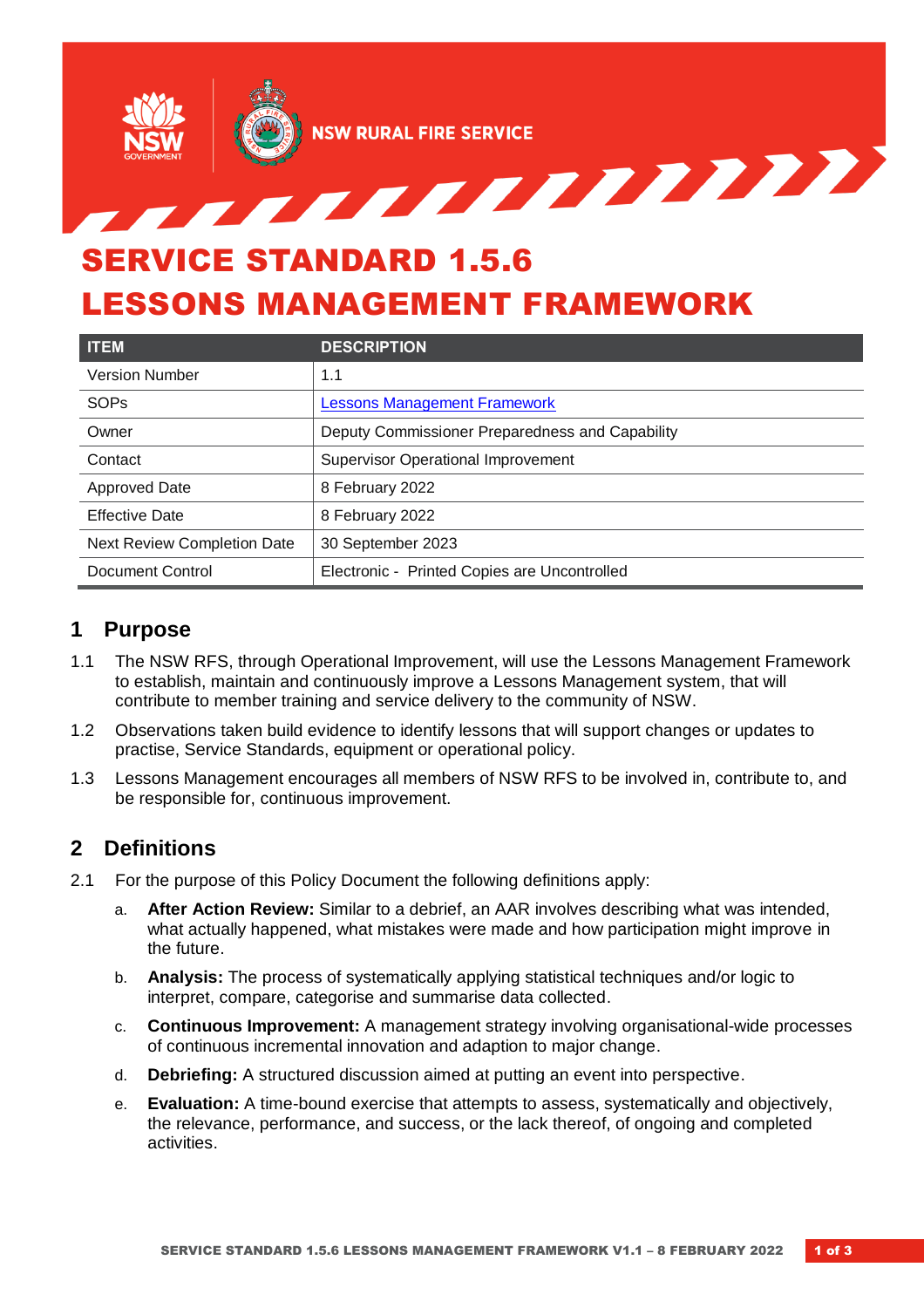- f. **Framework:** An organisational structure that identifies the key areas, such as culture, governance, engagement, capability and planning, which are required for an organisation to implement an effective process.
- g. **Insight:** A deduction drawn from the multiple observations collected which are similar in nature and need to be further considered.
- h. **Issue:** A matter drawn from the observations collected which needs to be further considered. Issues will generally be negative, such as problems that have occurred.
- i. **Lesson:** Knowledge or understanding gained by experience, both positive or negative.
- j. **Lesson Identified:** A conclusion based on the analysis of one or more insights, and a viable course of action that can sustain an action or address an area of improvement.
- k. **Lesson Learned:** Occurs only when a solution has been implemented, verified that the change has been positive and sustained.
- l. **Lessons Management:** A component of knowledge management that seeks to introduce better practice and improvement opportunities for an organisation's systems and processes. It broadly involves collecting and analysing information and data to develop, implement and share changes intended to improve efficiency and/or effectiveness.
- m. **Local:** Refers to the relevant DTZ, Area, Section, or Business Unit where the insight can be most appropriately actioned.
- n. **Observation:** A fact or occurrence that has been seen, heard, noticed or experienced that is either positive or an opportunity for improvement.
- o. **Validation:** Ensures that the original observation has been checked or proving the accuracy of the observation.

#### **3 Policy**

- 3.1 Operational Improvement will receive observations by a variety of means, including attending and conducting AARs and debriefs, participating in operational reviews, reviewing the resolution of complaints, and by receiving and compiling direct submissions.
- 3.2 All AARs conducted at District or Business Unit level should have their observations/outcomes advised to Operational Improvement for collation.
- 3.3 Operational Improvement encourages all members to conduct reviews on all incidents, exercises, training and events; and provide observations of practices that the NSW RFS should sustain as well as opportunities for improvement for review and consideration.
- 3.4 Observations recorded or submitted to Operational Improvement will be received, validated, and compared with similar observations and trends.
- 3.5 Operational Improvement will acknowledge direct submissions via email.
- 3.6 Where an Insight is identified, Operational Improvement will report them to the Lessons Reference Group.
- 3.7 Operational Improvement will inform the workforce of lessons identified through a variety of products, publications and platforms.
- 3.8 For further information, please refer to the Lessons Management Framework document.
- 3.9 This Service Standard and the Lessons Management Framework will be reviewed prior to 30 September 2023.